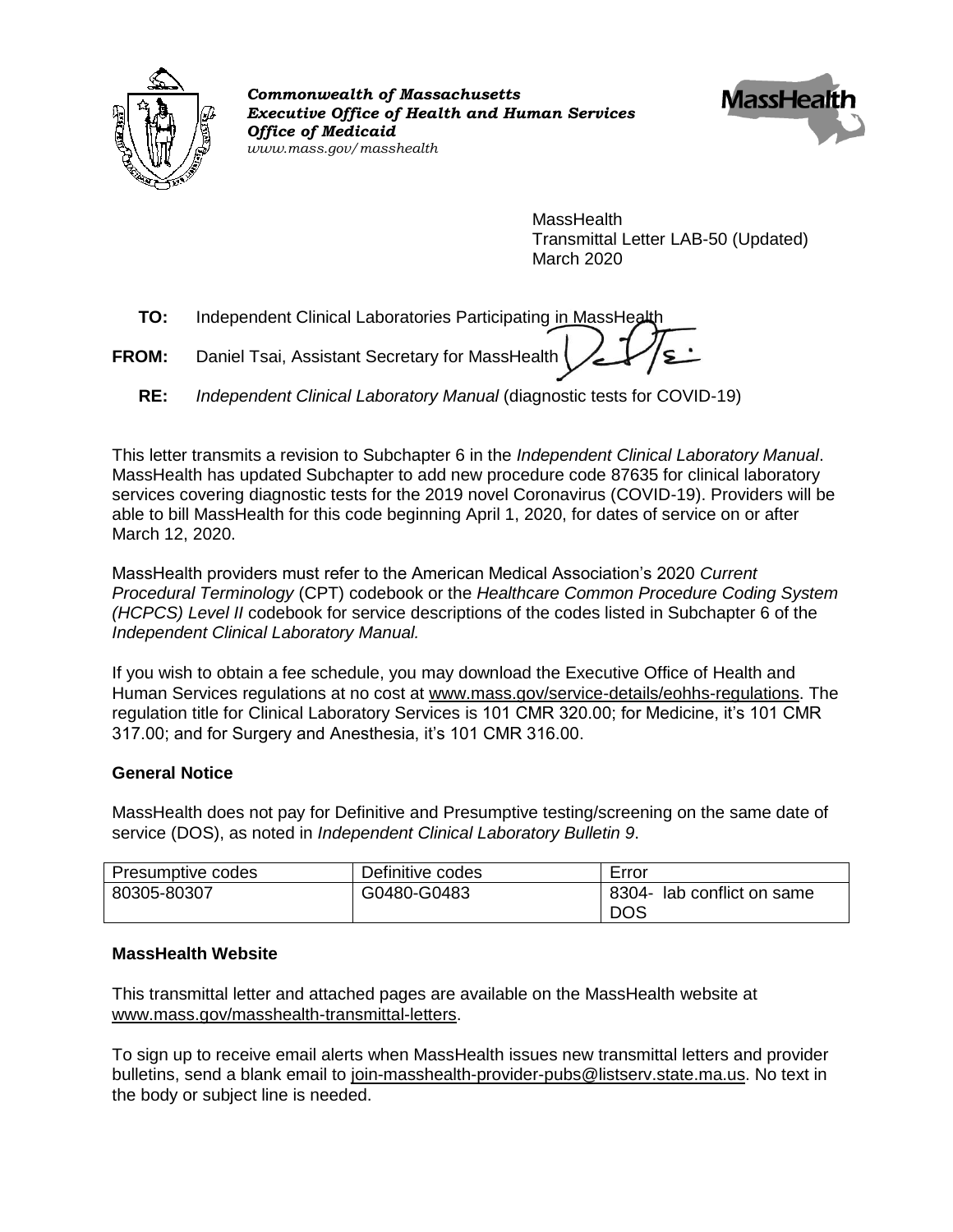MassHealth Transmittal Letter LAB-50 (Updated) March 2020 Page 2

### **Questions**

If you have any questions about this transmittal letter, please contact the MassHealth Customer Service Center at (800) 841-2900, email your inquiry to [providersupport@mahealth.net,](mailto:providersupport@mahealth.net) or fax your inquiry to (617) 988-8974.

#### NEW MATERIAL

(The pages listed here contain new or revised language.)

Independent Clinical Laboratory Manual

Pages 6-1 to 6-8

#### OBSOLETE MATERIAL

(The pages listed here are no longer in effect.)

Independent Clinical Laboratory Manual

Pages 6-1 to 6-8 — transmitted by Transmittal Letter LAB-49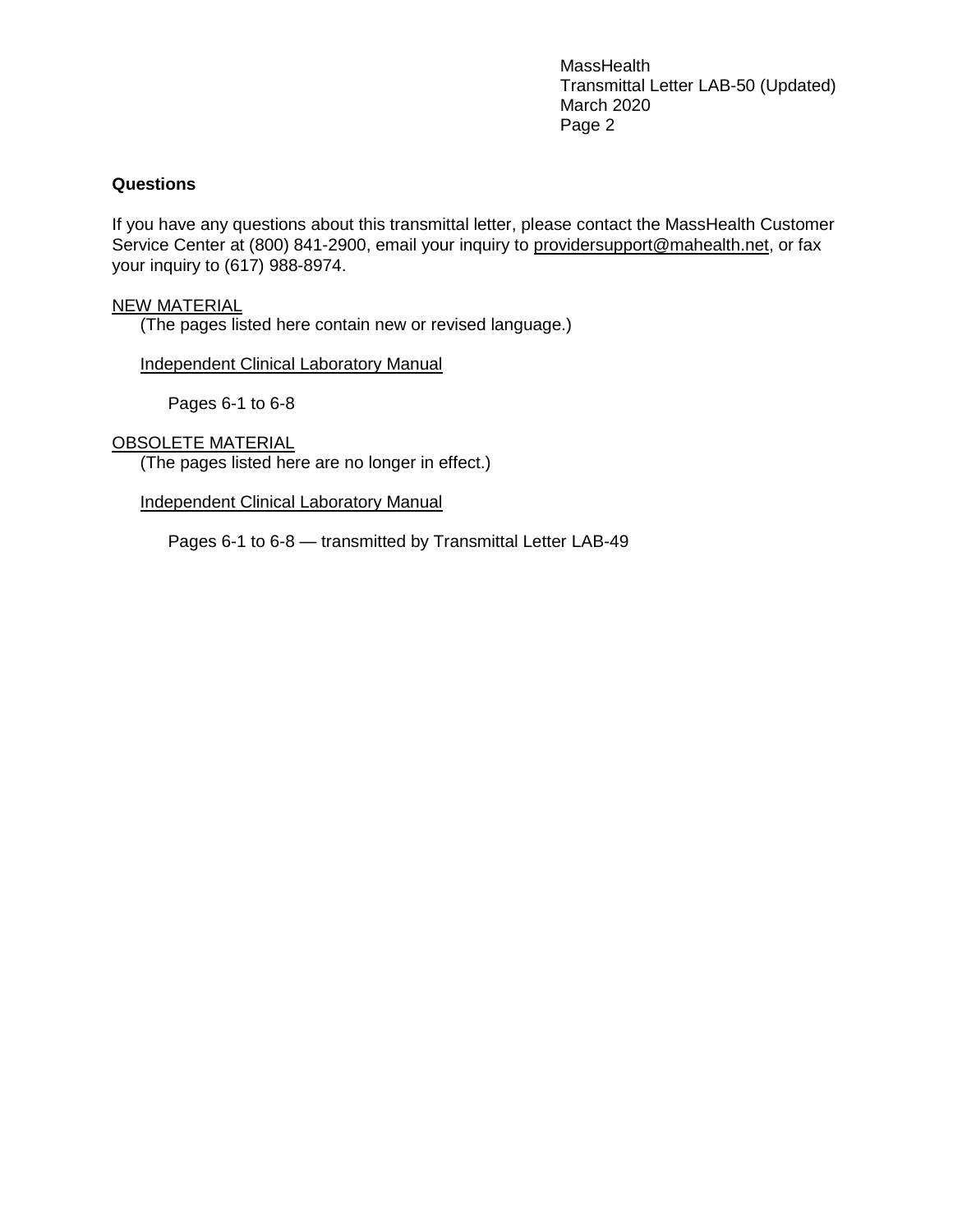| <b>Commonwealth of Massachusetts</b><br><b>MassHealth</b><br><b>Provider Manual Series</b> | <b>Subchapter Number and Title</b><br>6. Service Codes | Page<br>$6 - 1$  |
|--------------------------------------------------------------------------------------------|--------------------------------------------------------|------------------|
| Independent Clinical Laboratory Manual                                                     | <b>Transmittal Letter</b><br>LAB-50 (Updated)          | Date<br>03/12/20 |

#### 601 Introduction

MassHealth providers should refer to the American Medical Association's *Current Procedural Terminology* (CPT) codebook or the *Healthcare Common Procedure Coding System (HCPCS) Level II* codebook for the service codes and service descriptions when billing for services provided to MassHealth members. MassHealth pays for the services represented by the codes listed in Subchapter 6 in effect at the time of service, subject to all conditions and limitations in MassHealth regulations at 130 CMR 401.000 and 450.000. An independent clinical laboratory may request prior authorization (PA) for any medically necessary service reimbursable under the federal Medicaid Act, in accordance with 130 CMR 450.144, 42 U.S.C. 1396d(a) and 42 U.S.C. 1396d(r)(5), for a MassHealth Standard or CommonHealth member younger than 21 years of age, even if it is not designated as covered or payable in Subchapter 6 of the *Independent Clinical Laboratory Manual*.

The following abbreviations are used in Subchapter 6.

(A) IC: Claim requires individual consideration. See 130 CMR 401.419 and 450.271 for more information.

(B) PA: Service requires prior authorization. See 130 CMR 450.303 for more information.

#### 602 Payable Laboratory Services

This section lists CPT codes and HCPCS Level II codes that are payable under MassHealth.

| 80047 | 80175 | 80402 | 81005          | 81203 (PA) |
|-------|-------|-------|----------------|------------|
| 80048 | 80176 | 80406 | 81007          | 81205 (PA) |
| 80050 | 80177 | 80408 | 81015          | 81206 (PA) |
| 80051 | 80178 | 80410 | 81020          | 81207 (PA) |
| 80053 | 80180 | 80412 | 81025          | 81208 (PA) |
| 80055 | 80183 | 80414 | 81050          | 81209 (PA) |
| 80061 | 80184 | 80415 | 81099 (IC)     | 81210 (PA) |
| 80069 | 80185 | 80416 | 81107 (PA)     | 81212 (PA) |
| 80074 | 80186 | 80417 | 81108 (PA)     | 81215 (PA) |
| 80076 | 80188 | 80418 | 81109 (PA)     | 81216 (PA) |
| 80081 | 80190 | 80420 | 81110 (PA)     | 81217 (PA) |
| 80150 | 80192 | 80422 | 81111 (PA)     | 81218      |
| 80155 | 80194 | 80424 | 81112 (PA)     | 81219      |
| 80156 | 80195 | 80426 | 81120 (PA)     | 81220      |
| 80157 | 80197 | 80428 | 81121 (PA)     | 81221      |
| 80158 | 80198 | 80430 | 81161 (PA)(IC) | 81228 (PA) |
| 80159 | 80199 | 80432 | 81162 (PA)     | 81229 (PA) |
| 80162 | 80200 | 80434 | 81163 (PA)     | 81238 (PA) |
| 80163 | 80201 | 80435 | 81164 (PA)     | 81240 (PA) |
| 80164 | 80202 | 80436 | 81165 (PA)     | 81241 (PA) |
| 80165 | 80203 | 80438 | 81166 (PA)     | 81242 (PA) |
| 80168 | 80299 | 80439 | 81167 (PA)     | 81243 (PA) |
| 80169 | 80305 | 81000 | 81170 (PA)     | 81244 (PA) |
| 80170 | 80306 | 81001 | 81200 (PA)     | 81245 (PA) |
| 80171 | 80307 | 81002 | 81201 (PA)     | 81246 (PA) |
| 80173 | 80400 | 81003 | 81202 (PA)     | 81248 (PA) |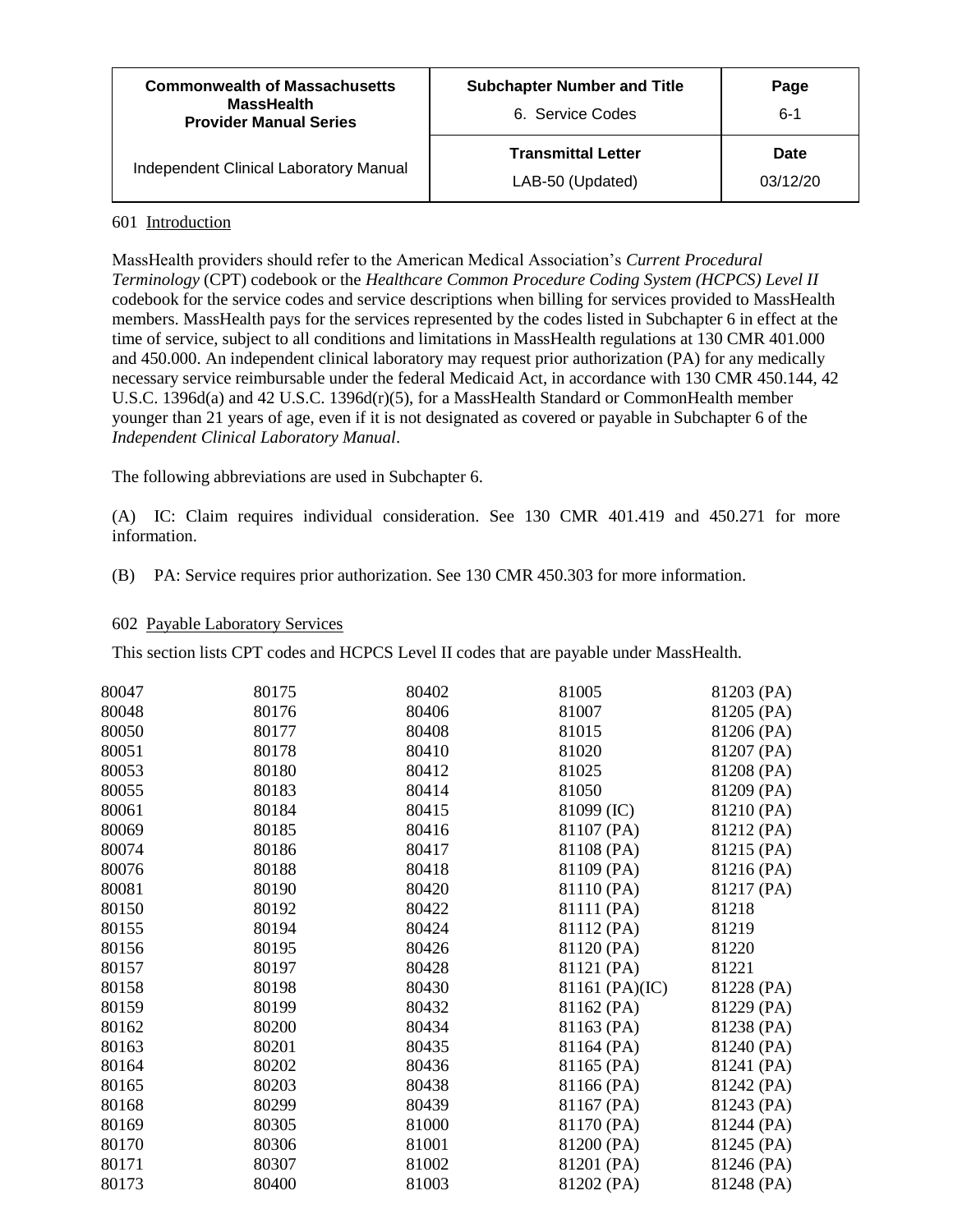| <b>Commonwealth of Massachusetts</b><br><b>MassHealth</b><br><b>Provider Manual Series</b> | <b>Subchapter Number and Title</b><br>6. Service Codes | Page<br>$6 - 2$         |
|--------------------------------------------------------------------------------------------|--------------------------------------------------------|-------------------------|
| Independent Clinical Laboratory Manual                                                     | <b>Transmittal Letter</b><br>LAB-50 (Updated)          | <b>Date</b><br>03/12/20 |

| 81249 (PA)               | 81331 (PA)     | 82135          | 82387          | 82671          |
|--------------------------|----------------|----------------|----------------|----------------|
| 81250 (PA)               | 81332 (PA)     | 82136          | 82390          | 82672          |
| 81251 (PA)               | 81361          | 82139          | 82397          | 82677          |
| 81252 (PA)               | 81362          | 82140          | 82415          | 82679          |
| 81253 (PA)               | 81363          | 82143          | 82435          | 82693          |
| 81254 (PA)               | 81364          | 82150          | 82436          | 82696          |
| 81255 (PA)               | 81400 (PA)(IC) | 82154          | 82438          | 82705          |
| 81256 (PA)               | 81401 (PA)(IC) | 82157          | 82441          | 82710          |
| 81257 (PA)               | 81402 (PA)(IC) | 82160          | 82465          | 82715          |
| 81258 (PA)               | 81403 (PA)(IC) | 82163          | 82480          | 82725          |
| 81260 (PA)               | 81404 (PA)(IC) | 82164          | 82482          | 82726          |
| 81269 (PA)               | 81405 (PA)(IC) | 82172          | 82485          | 82728          |
| 81275 (PA)               | 81406 (PA)(IC) | 82175          | 82495          | 82731          |
| 81272                    | 81407 (PA)(IC) | 82180          | 82507          | 82735          |
| 81273                    | 81408 (PA)(IC) | 82190          | 82523          | 82746          |
| 81275 (PA)               | 81420 (PA)(IC) | 82232          | 82525          | 82747          |
| 81276 (PA)               | 81479 (PA)(IC) | 82239          | 82528          | 82757          |
| 81287 (PA)               | 81507 (PA)(IC) | 82240          | 82530          | 82759          |
| 81288 (PA)               | 81508 (PA)(IC) | 82247          | 82533          | 82760          |
| 81292 (PA)               | 81509 (IC)     | 82248          | 82540          | 82775          |
| 81293 (PA)               | 81510 (IC)     | 82252          | 82542          | 82776          |
| 81294 (PA)               | 81511 (IC)     | 82261          | 82550          | 82777          |
| 81295 (PA)               | 81512 (IC)     | 82270          | 82552          | 82784          |
| 81296 (PA)               | 81519 (PA)(IC) | 82271          | 82553          | 82785          |
| 81297 (PA)               | 82009          | 82272          | 82554          | 82787          |
| 81298 (PA)               | 82010          | 82274          | 82565          | 82800          |
| 81299 (PA)               | 82013          | 82286          | 82570          | 82803          |
| 81300 (PA)               | 82016          | 82300          | 82575          | 82805          |
| 81301 (PA)               | 82017          | 82306          | 82585          | 82810          |
| 81302 (PA)               | 82024          | 82308          | 82595          | 82820          |
| 81303 (PA)               | 82030          | 82310          | 82600          | 82930          |
| 81304 (PA)               | 82040          | 82330          | 82607          | 82938          |
| 81310 (PA)               | 82042          | 82331          | 82608          | 82941          |
| 81311 (PA)               | 82043          | 82340          | 82610          | 82943          |
| 81314 (PA)               | 82044          | 82355          | 82615          | 82945          |
| 81315 (PA)               | 82045          | 82360          | 82626          | 82946          |
| 81316 (PA)               | 82085          | 82365          |                | 82947          |
|                          | 82088          |                | 82627          |                |
| 81317 (PA)<br>81318 (PA) | 82103          | 82370<br>82373 | 82633          | 82948<br>82950 |
|                          | 82104          | 82374          | 82634<br>82638 | 82951          |
| 81319 (PA)               |                | 82375          |                |                |
| 81321 (PA)               | 82105          |                | 82642          | 82952          |
| 81322 (PA)               | 82106          | 82376          | 82652          | 82955<br>82960 |
| 81323 (PA)               | 82107          | 82378          | 82656          |                |
| 81324 (PA)               | 82108          | 82379          | 82657          | 82963          |
| 81325 (PA)               | 82120          | 82380          | 82658          | 82965          |
| 81326 (PA)               | 82127          | 82382          | 82664          | 82977          |
| 81329                    | 82128          | 82383          | 82668          | 82978          |
| 81330 (PA)               | 82131          | 82384          | 82670          | 82979          |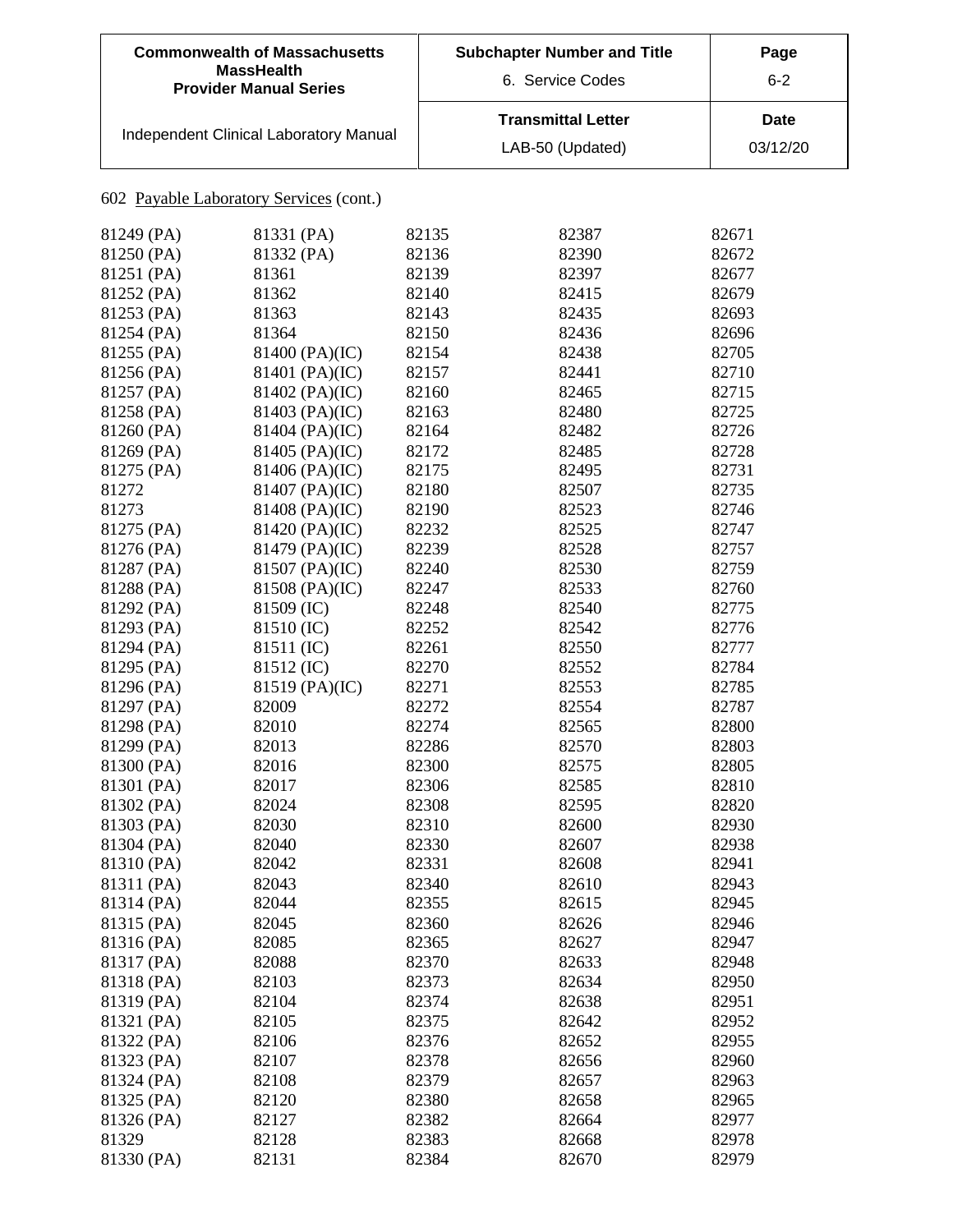| <b>Commonwealth of Massachusetts</b><br><b>MassHealth</b><br><b>Provider Manual Series</b> | <b>Subchapter Number and Title</b><br>Page<br>6. Service Codes<br>$6 - 3$ |                         |
|--------------------------------------------------------------------------------------------|---------------------------------------------------------------------------|-------------------------|
| Independent Clinical Laboratory Manual                                                     | <b>Transmittal Letter</b><br>LAB-50 (Updated)                             | <b>Date</b><br>03/12/20 |

| 82985 | 83593 | 83937 | 84202 | 84479 |
|-------|-------|-------|-------|-------|
| 83001 | 83605 | 83945 | 84203 | 84480 |
| 83002 | 83615 | 83950 | 84206 | 84481 |
| 83003 | 83625 | 83951 | 84207 | 84482 |
| 83006 | 83630 | 83970 | 84210 | 84484 |
| 83009 | 83631 | 83986 | 84220 | 84485 |
| 83010 | 83632 | 83992 | 84228 | 84488 |
| 83012 | 83633 | 83993 | 84233 | 84490 |
| 83013 | 83655 | 84030 | 84234 | 84510 |
| 83014 | 83661 | 84035 | 84235 | 84512 |
| 83015 | 83662 | 84060 | 84238 | 84520 |
| 83018 | 83663 | 84066 | 84244 | 84525 |
| 83020 | 83664 | 84075 | 84252 | 84540 |
| 83021 | 83670 | 84078 | 84255 | 84545 |
| 83026 | 83690 | 84080 | 84260 | 84550 |
| 83030 | 83695 | 84081 | 84270 | 84560 |
| 83033 | 83698 | 84085 | 84275 | 84577 |
| 83036 | 83700 | 84087 | 84285 | 84578 |
| 83037 | 83701 | 84100 | 84295 | 84580 |
| 83045 | 83704 | 84105 | 84300 | 84583 |
| 83050 | 83718 | 84106 | 84302 | 84585 |
| 83051 | 83719 | 84110 | 84305 | 84586 |
| 83060 | 83721 | 84112 | 84307 | 84588 |
| 83065 | 83722 | 84119 | 84311 | 84590 |
| 83068 | 83727 | 84120 | 84315 | 84591 |
| 83069 | 83735 | 84126 | 84375 | 84597 |
| 83070 | 83775 | 84132 | 84376 | 84620 |
| 83080 | 83785 | 84133 | 84377 | 84630 |
| 83088 | 83789 | 84134 | 84378 | 84681 |
| 83090 | 83825 | 84135 | 84379 | 84702 |
| 83150 | 83835 | 84138 | 84392 | 84703 |
| 83491 | 83857 | 84140 | 84402 | 84704 |
| 83497 | 83861 | 84143 | 84403 | 84999 |
| 83498 | 83864 | 84144 | 84425 | 85002 |
| 83500 | 83872 | 84146 | 84430 | 85004 |
| 83505 | 83873 | 84150 | 84432 | 85007 |
| 83516 | 83874 | 84152 | 84436 | 85008 |
| 83518 | 83876 | 84153 | 84437 | 85009 |
| 83519 | 83880 | 84154 | 84439 | 85013 |
| 83520 | 83883 | 84155 | 84442 | 85014 |
| 83525 | 83885 | 84156 | 84443 | 85018 |
| 83527 | 83915 | 84157 | 84445 | 85025 |
| 83528 | 83916 | 84160 | 84446 | 85027 |
| 83540 | 83918 | 84163 | 84449 | 85032 |
| 83550 | 83919 | 84165 | 84450 | 85041 |
| 83570 | 83921 | 84166 | 84460 | 85044 |
| 83582 | 83930 | 84181 | 84466 | 85045 |
| 83586 | 83935 | 84182 | 84478 | 85046 |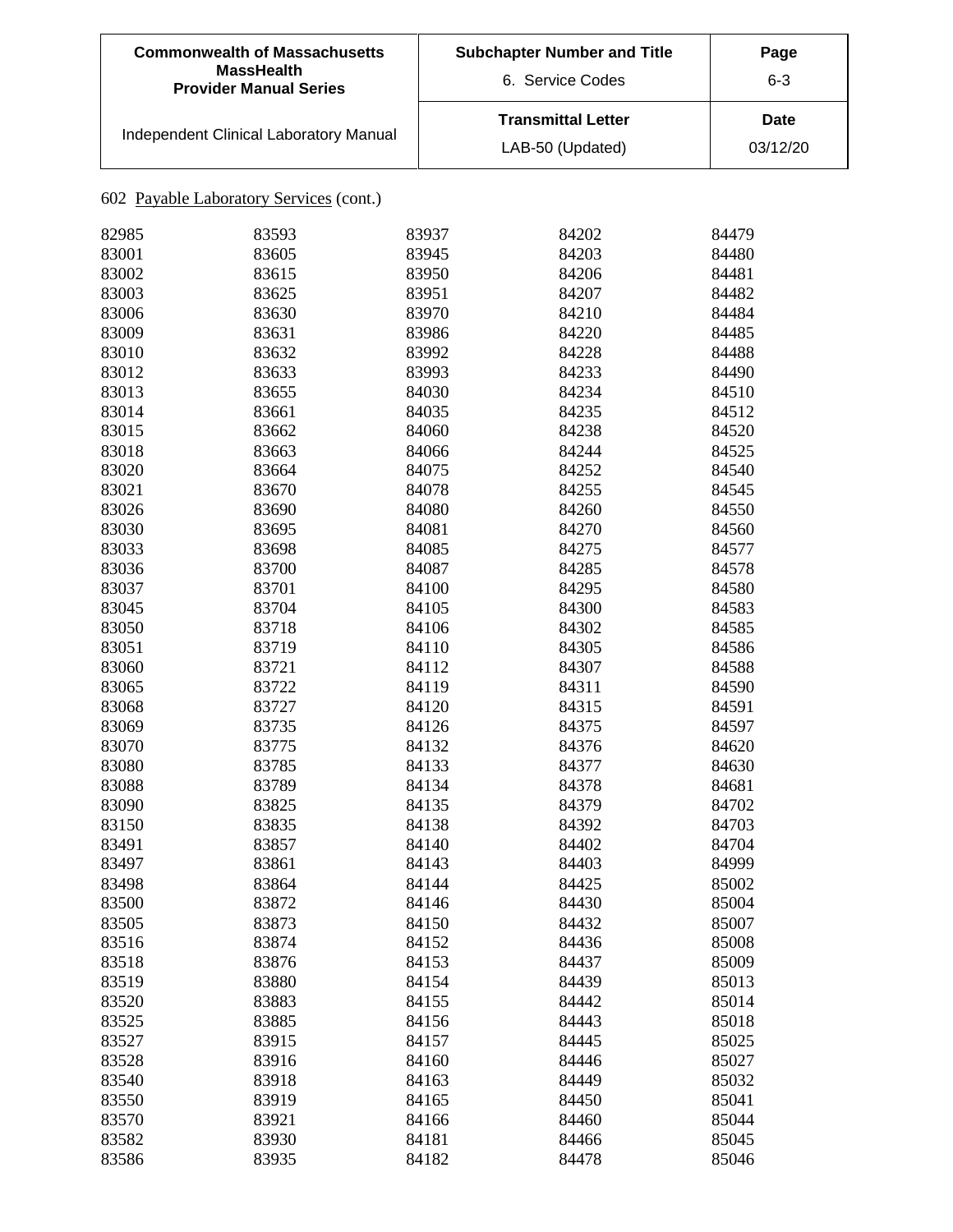| <b>Commonwealth of Massachusetts</b><br><b>MassHealth</b><br><b>Provider Manual Series</b> | <b>Subchapter Number and Title</b><br>6. Service Codes | Page<br>6-4             |
|--------------------------------------------------------------------------------------------|--------------------------------------------------------|-------------------------|
| Independent Clinical Laboratory Manual                                                     | <b>Transmittal Letter</b><br>LAB-50 (Updated)          | <b>Date</b><br>03/12/20 |

| 85048 | 85400      | 86063 | 86352 | 86652 |
|-------|------------|-------|-------|-------|
| 85049 | 85410      | 86140 | 86353 | 86653 |
| 85055 | 85415      | 86141 | 86355 | 86654 |
| 85060 | 85420      | 86146 | 86356 | 86658 |
| 85097 | 85421      | 86147 | 86357 | 86663 |
| 85130 | 85441      | 86148 | 86359 | 86664 |
| 85170 | 85445      | 86152 | 86360 | 86665 |
| 85175 | 85460      | 86153 | 86361 | 86666 |
| 85210 | 85461      | 86155 | 86367 | 86668 |
| 85220 | 85475      | 86156 | 86376 | 86671 |
| 85230 | 85520      | 86157 | 86382 | 86674 |
| 85240 | 85525      | 86160 | 86384 | 86677 |
| 85244 | 85530      | 86161 | 86386 | 86682 |
| 85245 | 85536      | 86162 | 86403 | 86684 |
| 85246 | 85540      | 86171 | 86406 | 86687 |
| 85247 | 85547      | 86200 | 86430 | 86688 |
| 85250 | 85549      | 86215 | 86431 | 86689 |
| 85260 | 85555      | 86225 | 86480 | 86692 |
| 85270 | 85557      | 86226 | 86481 | 86694 |
| 85280 | 85576      | 86235 | 86485 | 86695 |
| 85290 | 85597      | 86255 | 86486 | 86696 |
| 85291 | 85598      | 86256 | 86490 | 86698 |
| 85292 | 85610      | 86277 | 86510 | 86701 |
| 85293 | 85611      | 86280 | 86590 | 86702 |
| 85300 | 85612      | 86294 | 86592 | 86703 |
| 85301 | 85613      | 86300 | 86593 | 86704 |
| 85302 | 85635      | 86301 | 86602 | 86705 |
| 85303 | 85651      | 86304 | 86603 | 86706 |
| 85305 | 85652      | 86308 | 86606 | 86707 |
| 85306 | 85660      | 86309 | 86609 | 86708 |
| 85307 | 85670      | 86310 | 86611 | 86709 |
| 85335 | 85675      | 86316 | 86612 | 86710 |
| 85337 | 85705      | 86317 | 86615 | 86711 |
| 85345 | 85730      | 86318 | 86617 | 86713 |
| 85347 | 85732      | 86320 | 86618 | 86717 |
| 85348 | 85810      | 86325 | 86619 | 86720 |
| 85360 | 85999 (IC) | 86327 | 86622 | 86723 |
| 85362 | 86000      | 86329 | 86625 | 86727 |
| 85366 | 86001      | 86331 | 86628 | 86732 |
| 85370 | 86003      | 86332 | 86631 | 86735 |
| 85378 | 86005      | 86334 | 86632 | 86738 |
| 85379 | 86008      | 86335 | 86635 | 86741 |
| 85380 | 86021      | 86336 | 86638 | 86744 |
| 85384 | 86022      | 86337 | 86641 | 86747 |
| 85385 | 86023      | 86340 | 86644 | 86750 |
| 85390 | 86038      | 86341 | 86645 | 86753 |
| 85396 | 86039      | 86343 | 86648 | 86756 |
| 85397 | 86060      | 86344 | 86651 | 86757 |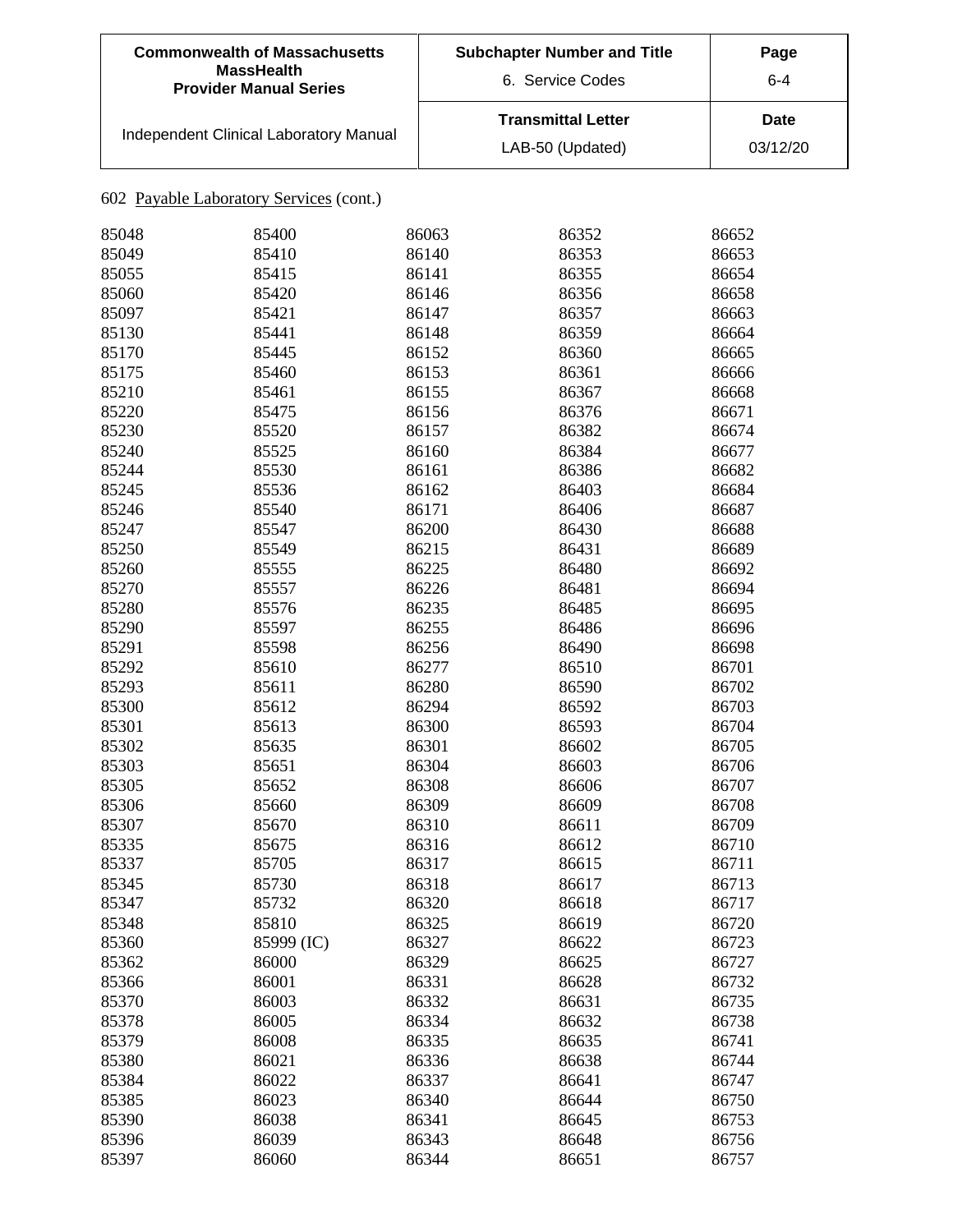| <b>Commonwealth of Massachusetts</b><br><b>MassHealth</b><br><b>Provider Manual Series</b> | <b>Subchapter Number and Title</b><br>6. Service Codes | Page<br>$6 - 5$  |
|--------------------------------------------------------------------------------------------|--------------------------------------------------------|------------------|
| Independent Clinical Laboratory Manual                                                     | <b>Transmittal Letter</b><br>LAB-50 (Updated)          | Date<br>03/12/20 |

| 86759      | 86904      | 87166 | 87320 | 87503 |
|------------|------------|-------|-------|-------|
| 86762      | 86905      | 87168 | 87324 | 87505 |
| 86765      | 86906      | 87169 | 87327 | 87506 |
| 86768      | 86920      | 87172 | 87328 | 87507 |
| 86771      | 86921      | 87176 | 87329 | 87510 |
| 86774      | 86922      | 87177 | 87332 | 87511 |
| 86777      | 86923      | 87181 | 87335 | 87512 |
| 86778      | 86940      | 87184 | 87336 | 87516 |
| 86780      | 86941      | 87185 | 87337 | 87517 |
| 86784      | 86970      | 87186 | 87338 | 87520 |
| 86787      | 86971      | 87187 | 87339 | 87521 |
| 86788      | 86972      | 87188 | 87340 | 87522 |
| 86789      | 86975      | 87190 | 87341 | 87525 |
| 86790      | 86976      | 87197 | 87350 | 87526 |
| 86793      | 86977      | 87205 | 87380 | 87527 |
| 86794      | 86978      | 87206 | 87385 | 87528 |
| 86800      | 86999 (IC) | 87207 | 87389 | 87529 |
| 86803      | 87003      | 87209 | 87390 | 87530 |
| 86804      | 87015      | 87210 | 87391 | 87531 |
| 86805      | 87040      | 87220 | 87400 | 87532 |
| 86806      | 87045      | 87230 | 87420 | 87533 |
|            | 87046      | 87250 |       |       |
| 86807      |            |       | 87425 | 87534 |
| 86808      | 87070      | 87252 | 87427 | 87535 |
| 86812      | 87071      | 87253 | 87430 | 87536 |
| 86813      | 87073      | 87254 | 87449 | 87537 |
| 86816      | 87075      | 87255 | 87450 | 87538 |
| 86817      | 87076      | 87260 | 87451 | 87539 |
| 86821      | 87077      | 87265 | 87471 | 87540 |
| 86825      | 87081      | 87267 | 87472 | 87541 |
| 86826      | 87084      | 87269 | 87475 | 87542 |
| 86828      | 87086      | 87270 | 87476 | 87550 |
| 86829      | 87088      | 87271 | 87480 | 87551 |
| 86830      | 87101      | 87272 | 87481 | 87552 |
| 86831      | 87102      | 87273 | 87482 | 87555 |
| 86832      | 87103      | 87274 | 87483 | 87556 |
| 86833      | 87106      | 87275 | 87485 | 87557 |
| 86834      | 87107      | 87276 | 87486 | 87560 |
| 86835      | 87109      | 87278 | 87487 | 87561 |
| 86849 (IC) | 87110      | 87279 | 87490 | 87562 |
| 86850      | 87116      | 87280 | 87491 | 87580 |
| 86860      | 87118      | 87281 | 87492 | 87581 |
| 86870      | 87140      | 87283 | 87495 | 87582 |
| 86880      | 87143      | 87285 | 87496 | 87590 |
| 86885      | 87147      | 87290 | 87497 | 87591 |
| 86886      | 87149      | 87299 | 87498 | 87592 |
| 86900      | 87152      | 87300 | 87500 | 87623 |
| 86901      | 87158      | 87301 | 87501 | 87624 |
| 86902      | 87164      | 87305 | 87502 | 87625 |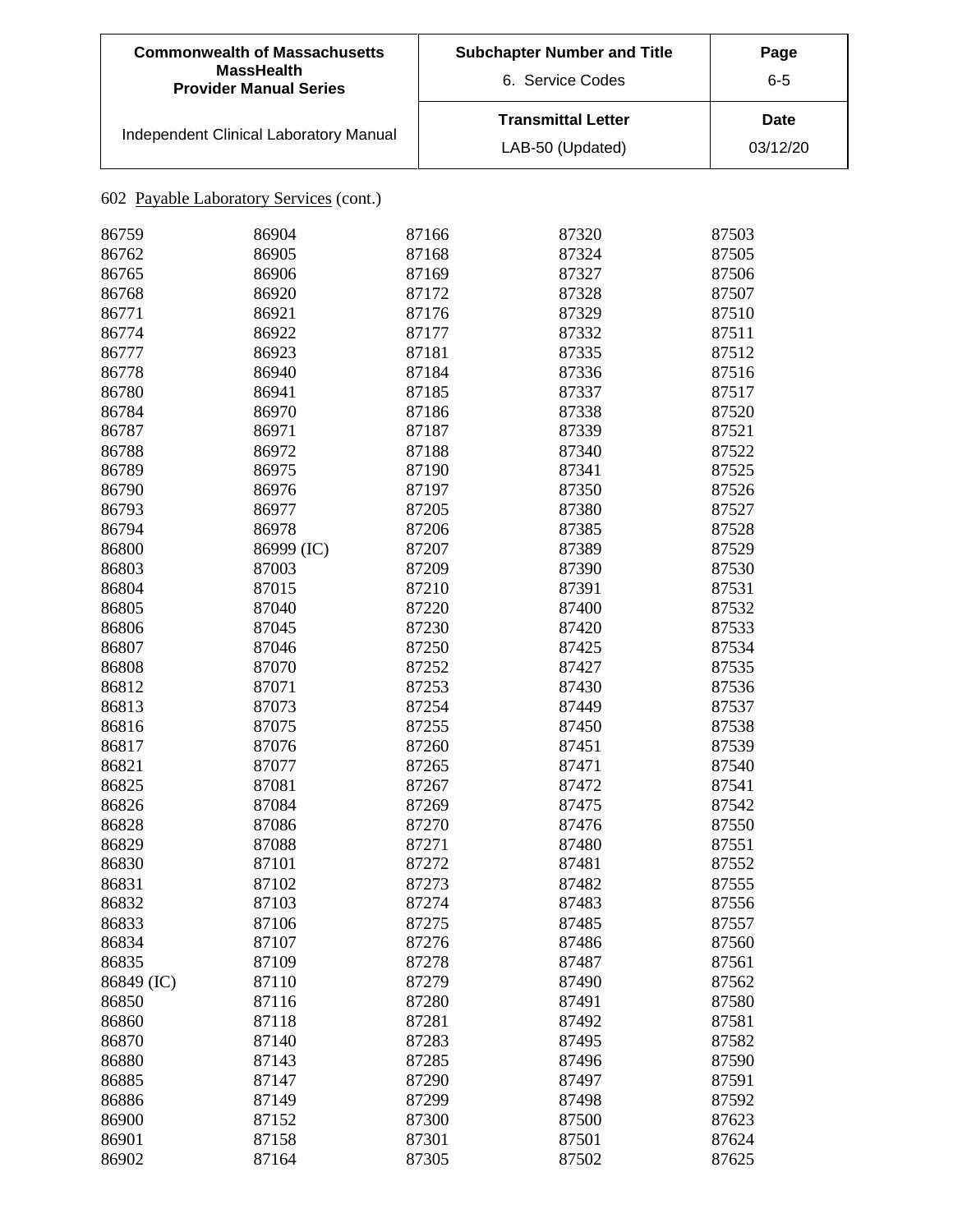| <b>Commonwealth of Massachusetts</b><br><b>MassHealth</b><br><b>Provider Manual Series</b> | <b>Subchapter Number and Title</b><br>6. Service Codes | Page<br>6-6      |
|--------------------------------------------------------------------------------------------|--------------------------------------------------------|------------------|
| Independent Clinical Laboratory Manual                                                     | <b>Transmittal Letter</b><br>LAB-50 (Updated)          | Date<br>03/12/20 |

| 87631      | 87910          | 88189      | 88313      | 89220 (IC) |
|------------|----------------|------------|------------|------------|
| 87632      | 87912          | 88199 (IC) | 88314      | 89230 (IC) |
| 87633      | 87999 (PA)(IC) | 88230      | 88319      | 89240 (IC) |
| 87634      | 88104          | 88233      | 88341      | 89300      |
| 87635      | 88106          | 88235      | 88342      | 89310      |
| 87640      | 88108          | 88237      | 88344      | 89320      |
| 87641      | 88112          | 88239      | 88346      | 93000      |
| 87650      | 88120          | 88240      | 88348      | 93005      |
| 87651      | 88121          | 88241      | 88350      | 93010      |
| 87652      | 88130          | 88245 (PA) | 88355      | 93015      |
| 87653      | 88140          | 88248      | 88356      | 93016      |
| 87660      | 88141          | 88249      | 88358      | 93017      |
| 87661      | 88142          | 88261      | 88360      | 93018      |
| 87662      | 88143          | 88262      | 88361      | 93024      |
| 87797      | 88147          | 88263      | 88362      | 93040      |
| 87798      | 88148          | 88264      | 88363      | 93041      |
| 87799      | 88150          | 88267      | 88365      | 93042      |
| 87800      | 88152          | 88269      | 88367      | 93224      |
| 87801      | 88153          | 88271      | 88368      | 93225      |
| 87802      | 88155          | 88272      | 88371      | 93226      |
| 87803      | 88160          | 88273      | 88372      | 93227      |
| 87804      | 88161          | 88274      | 88380 (IC) | 93228      |
| 87806      | 88162          | 88275      | 88381      | 93229 (IC) |
| 87807      | 88164          | 88280      | 88387      | 93268      |
| 87808      | 88165          | 88283      | 88388      | 93278      |
| 87809      | 88166          | 88285      | 88399 (IC) | 93724      |
| 87810      | 88167          | 88289      | 88720      | 93799 (IC) |
| 87850      | 88172          | 88291      | 88740      | G0027      |
| 87880      | 88173          | 88299 (IC) | 88741      | G0480      |
| 87899 (IC) | 88174          | 88300      | 89049      | G0481      |
| 87900      | 88175          | 88302      | 89050      | G0482      |
| 87901      | 88177          | 88304      | 89051      | G0483      |
| 87902      | 88182          | 88305      | 89055      | P9604      |
| 87903      | 88184          | 88307      | 89060      |            |
| 87904      | 88185          | 88309      | 89125      |            |
| 87905      | 88187          | 88311      | 89160      |            |
| 87906      | 88188          | 88312      | 89190      |            |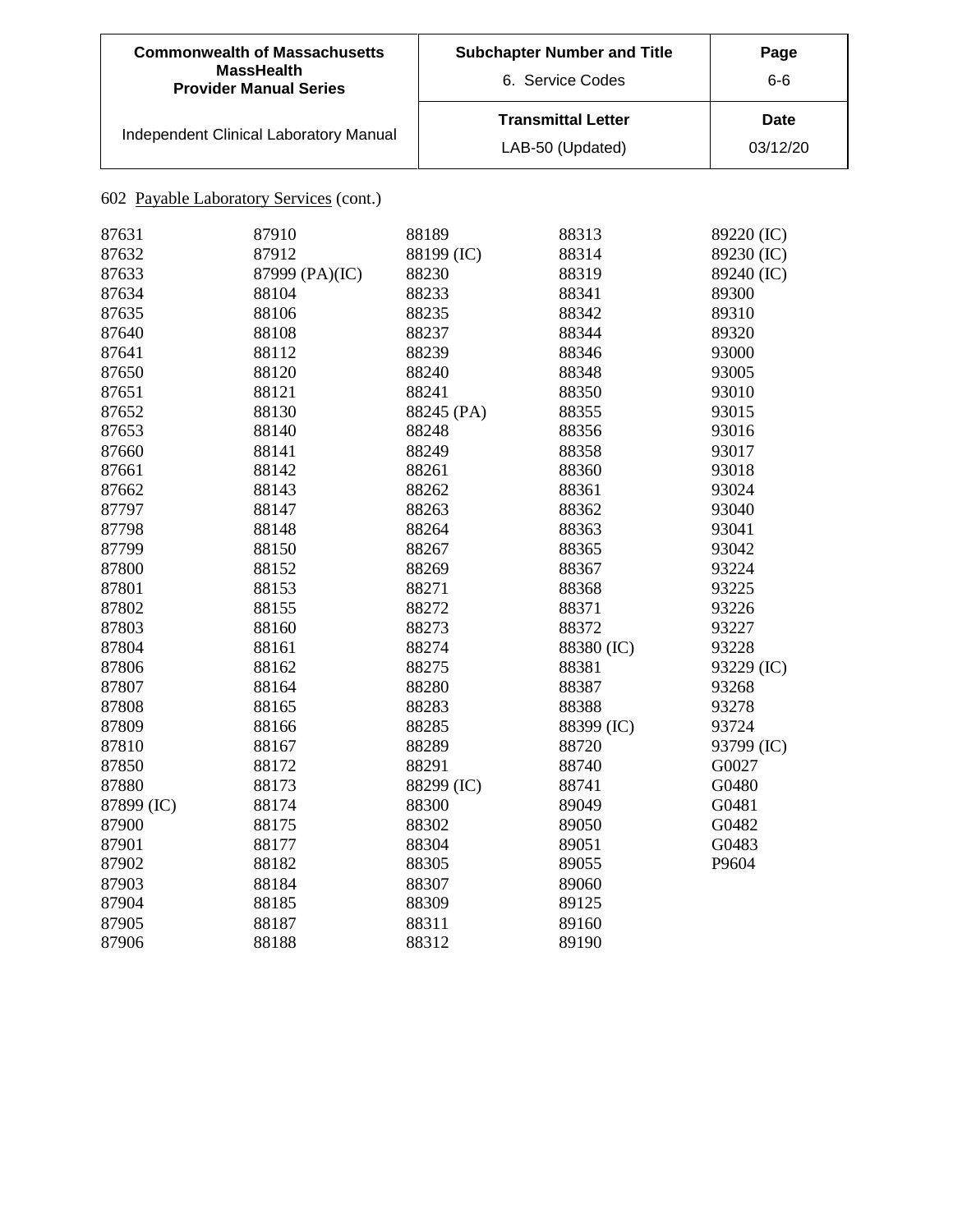| <b>Commonwealth of Massachusetts</b><br><b>MassHealth</b><br><b>Provider Manual Series</b> | <b>Subchapter Number and Title</b><br>6. Service Codes | Page<br>$6 - 7$  |
|--------------------------------------------------------------------------------------------|--------------------------------------------------------|------------------|
| <b>Independent Clinical Laboratory Manual</b>                                              | <b>Transmittal Letter</b><br>LAB-50 (Updated)          | Date<br>03/12/20 |

#### 603 Modifiers

The following service code modifiers are allowed for billing under MassHealth.

| Modifier  | Description                                |
|-----------|--------------------------------------------|
| 91        | Repeat clinical diagnostic laboratory test |
| <b>OW</b> | CLIA waived test                           |

For more information on the use of these modifiers, see Appendix V of your provider manual.

This publication contains codes that are copyrighted by the American Medical Association. Certain terms used in the service descriptions for HCPCS are defined in the *Current Procedural Terminology* (CPT) code book.